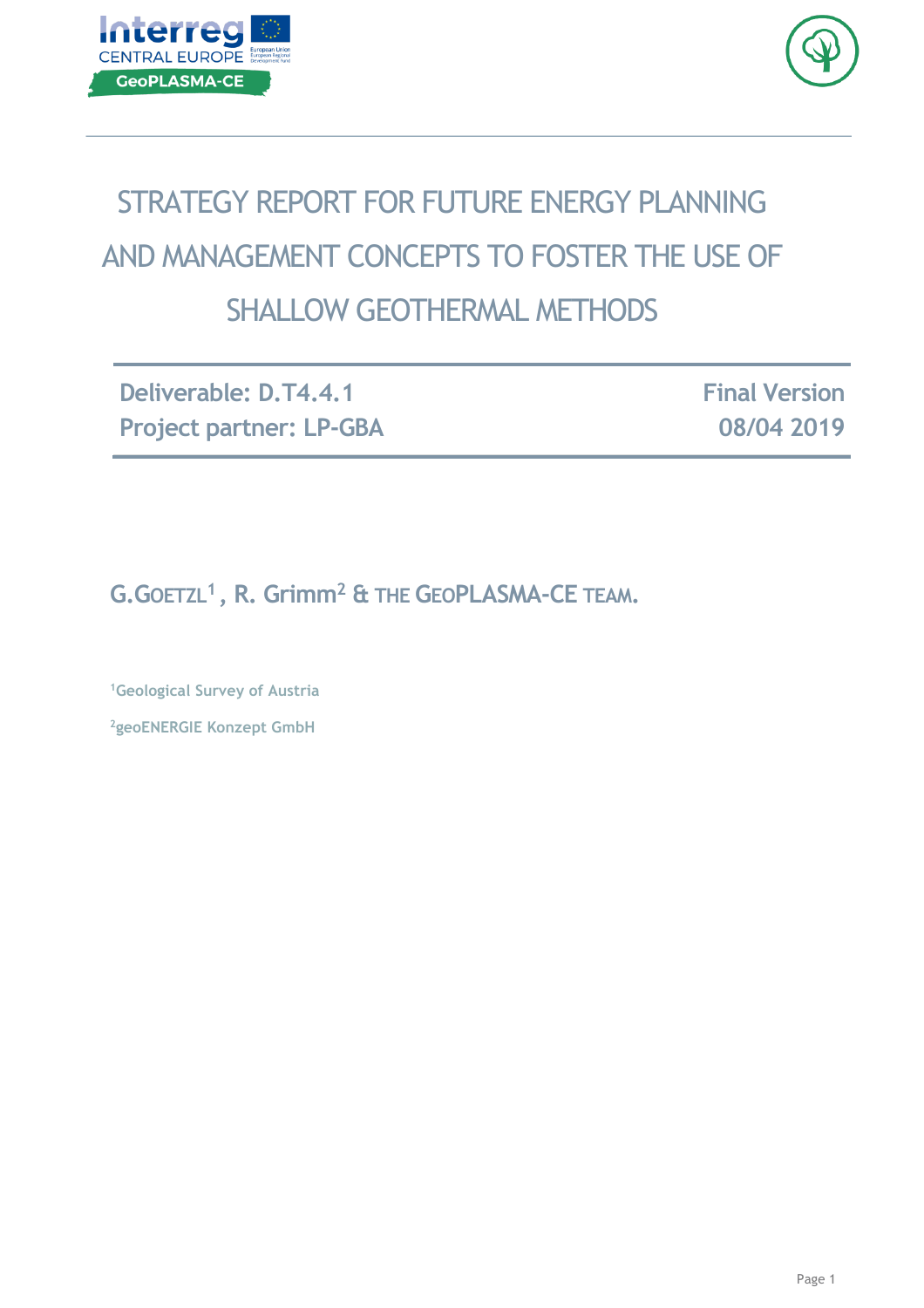



Contact details of author: [gregor.goetzl@geologie.ac.at](mailto:gregor.goetzl@geologie.ac.at)

#### **The involved GeoPLASMA-CE team**

| Geological Survey of Austria (LP)                                  | G. Goetzl (coordination)    |
|--------------------------------------------------------------------|-----------------------------|
| German Geothermal Association (PP02)                               | J. Kaufhold, A. Deinhardt   |
| geoENERGIE Konzept GmbH (PP03)                                     | R. Grimm, K. Zschoke        |
| Saxon state agency for environment, agriculture and geology (PP04) | M. Hejermann                |
| Czech Geological Survey (PP05)                                     | Z. Bukovska                 |
| State Geological Institute of Dionýz Štúr (PP06)                   | R. Černák                   |
| Geological Survey of Slovenia (PP07)                               | M. Janža                    |
| Polish Geological Institute - National Research Institute (PP08)   | M. R. Kłonowski, W. Kozdrój |
| AGH University of Science and Technology (PP09)                    | M. Hajto                    |
| City of Ljubljana (PP11)                                           | Š. Gregorin                 |

**Review**: Sanjeev Kumar (Change Partnership)

**Citation**: Goetzl G., Grimm R., Kaufhold J., Deinhardt A., , Zschoke K., M. Heiermann, Bukovska Z., Cernak R., Janza M., Klonowski M.R., Kozdroj W., Hajto M. and Gregorin S., Strategy report for future energy planning and management concepts to foster the use of shallow geothermal, *Deliverables D.T4.4.1 of the project GeoPLASMA-CE: Shallow Geothermal Energy Planning, Assessment and Mapping Strategies in Central Europe*, Geological Survey of Austria, Vienna, Austria (2019).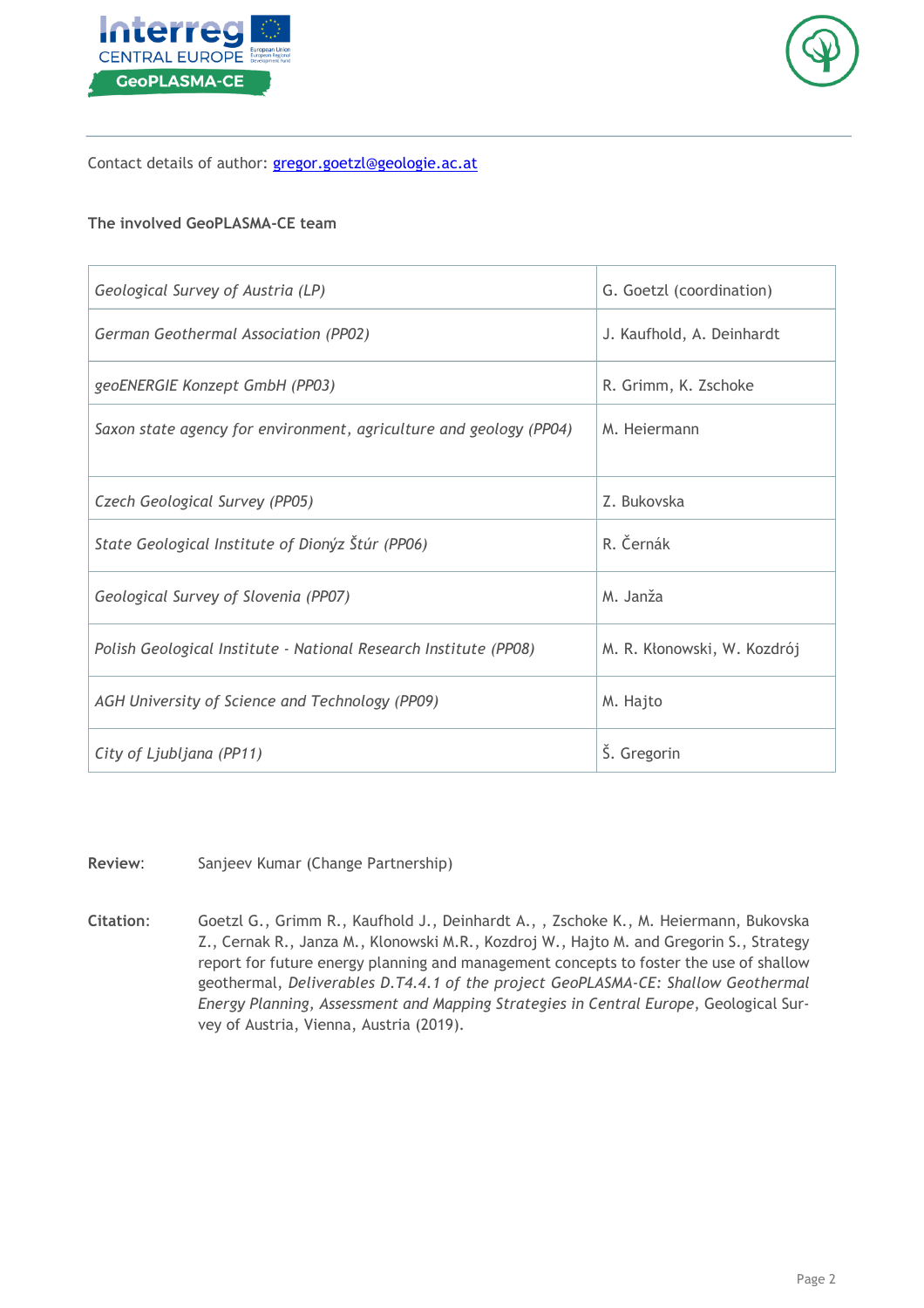



# **Content**

| Shallow geothermal energy - The game changer for reliable, local zero-carbon heating and cooling! |
|---------------------------------------------------------------------------------------------------|
|                                                                                                   |
|                                                                                                   |
|                                                                                                   |
|                                                                                                   |
|                                                                                                   |
|                                                                                                   |
|                                                                                                   |
|                                                                                                   |
|                                                                                                   |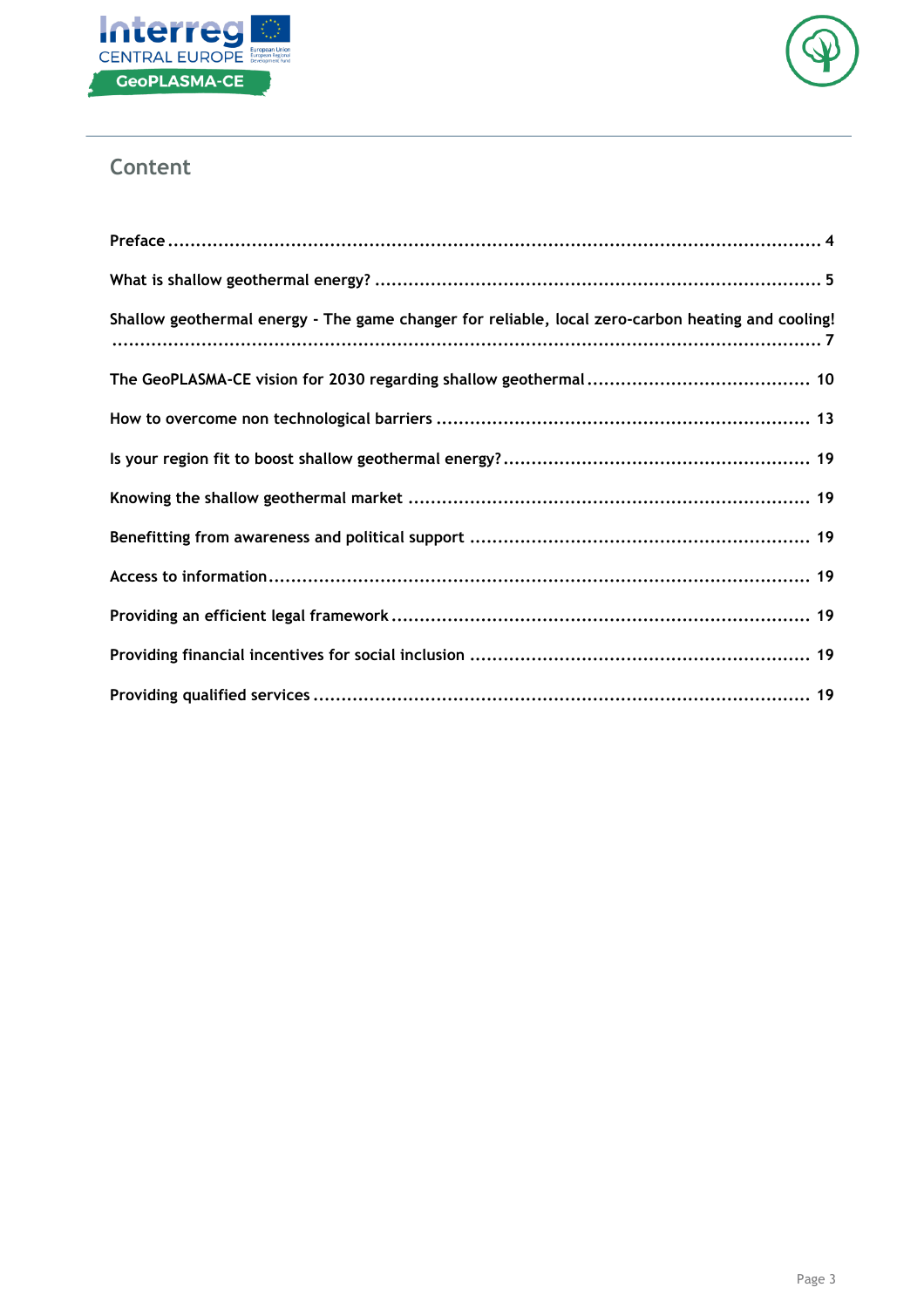



# **Nomenclature**

| <b>CLS</b> | Closed loop systems (borehole heat<br>exchangers)  |  |
|------------|----------------------------------------------------|--|
| GSHP       | Ground source heat pump                            |  |
| OLS        | Open loop systems (thermal ground-<br>water wells) |  |
| <b>RES</b> | Renewable Energy Source                            |  |
| SGE        | Shallow geothermal energy                          |  |
| <b>SPF</b> | Seasonal performance factor                        |  |
| UTES       | Underground thermal energy storage                 |  |



 **The GeoPLASMA-CE team, Vienna, April 2019**

# **Preface**

Shallow Geothermal energy is an unlimited source of renewable heat located everywhere below ground across Europe. It can be channeled and used efficiently for heating and cooling purposes irrespective of weather conditions, daytime or season. **This makes Shallow Geothermal one of the most widespread, clean, reliable, safe and renewable heating and cooling solutions.**

Energy policy and climate protection are the most crucial European and global challenges requiring urgent and robust action by 2030. Whist primary energy consumption for heating and cooling still represents the largest share of the energy sector, the share of renewable energy sources is still under capitalised in the EU 28 comprising only 19.5% of 2017 consumption<sup>1</sup>. In March 2019, the European Com-mission published the "Clean energy for all [Europeans](https://publications.europa.eu/en/publication-detail/-/publication/b4e46873-7528-11e9-9f05-01aa75ed71a1/language-en?WT.mc_id=Searchresult&WT.ria_c=null&WT.ria_f=3608&WT.ria_ev=search)" package, which prioritises investment in cleaner decarbonised energy. The new binding energy target set for 2030 covers, among others, the increase of renewables to a share of at least 32% and the enhancement of energy efficiency by 32.5%. In reference to the Clean Energy package, the revised [Renewable](https://eur-lex.europa.eu/legal-content/EN/TXT/?uri=uriserv:OJ.L_.2018.328.01.0082.01.ENG&toc=OJ:L:2018:328:TOC) Energy Directive (RED II), which entered into force in December 2018, includes a stronger focus on mainstreaming renewables in the heating and cooling sector and demands the growth of share of RES in heating and cooling by 1.3 % per year between 2020 and 2030.

### **Shallow geothermal energy can make a significant contribution to meeting the EU's 2030 low carbon heating and cooling objectives and is critical to meeting 2050 net zero targets.**

The [GeoPLASMA-CE](http://www.geoplasma-ce.eu/) project, co-funded by the Interreg Central Europe programme of the EU, promotes the sustainable use of shallow geothermal energy for heating, cooling and seasonal heat storage in Central European member states: Austria, Czech Republic, Germany, Poland, Slovakia and Slovenia. The project team comprises geoscientists from the public bodies and research sector, professionals in planning and geoscientific data processing, a national geothermal association as well as a municipality administration unit. The goal of GeoPLASMA-CE is to foster the use of shallow geothermal technologies in Central Europe and to ensure uniform application of high environmental and technical standards.

Our joint position paper aims at transferring and upscaling strategic findings from GeoPLASMA-CE to accelerate investment in **shallow geothermal energy systems** as **a key technology for renewable heating, cooling and heat storage to 2030 and net zero by 2050**.

This document is addressed to the policy makers, agencies as well as non-governmental and governmental organisations dealing with meeting renewable heating and cooling targets in Europe.

<sup>1</sup> Source: Eurostat energy statistics 2017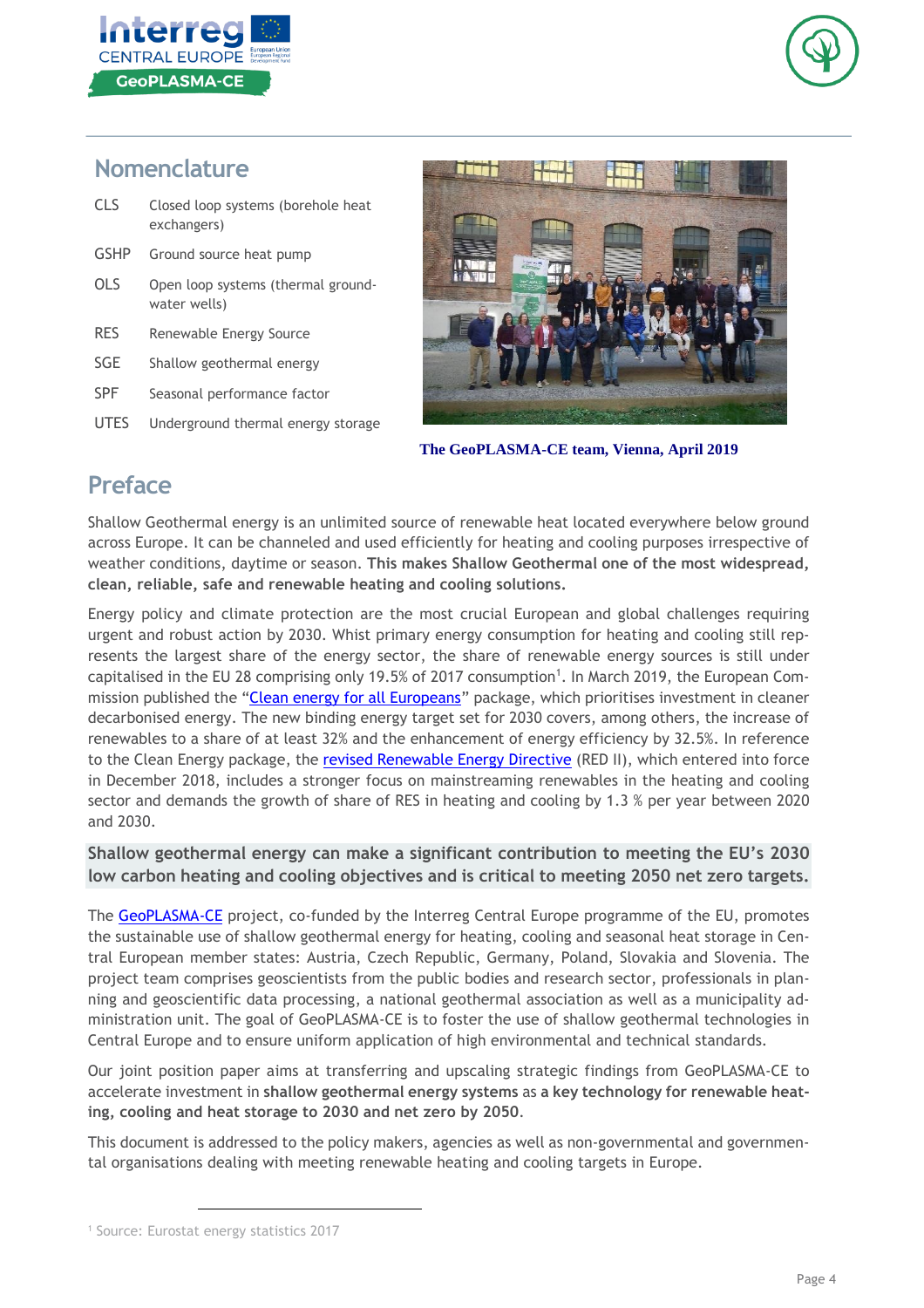



# **What is shallow geothermal energy?**

Shallow geothermal energy benefits from the ability of the Earth to store heat in solid rocks or shallow groundwater bodies, called the subsurface or underground. The heat stored is available everywhere below our feet and originates from the inner part of our planet (geothermal heat) and the atmosphere (solar energy). In Central Europe, the heat stored in the uppermost parts of the subsurface in general varies around 10°C– that's why shallow geothermal energy is often given the name '*environmental heat'*. Heating demand in EU commercial and residential buildings sector accounts for about 79% of total final energy use according to the European Commission. Shallow geothermal is uniquely placed to satisfy this demand with clean, reliable and renewable energy.

The most common way of using shallow geothermal energy is given by:

> Heating in combination with a heat pump to raise the underground temperature level for supplying the heating system of a building (ground-source heat pump)

The most effective way to use shallow geothermal energy is to consider it as a heat store applied to:

- Seasonal heating and cooling with the same shallow geothermal installation
- > Underground Thermal Energy Storage (UTES) of waste heat to use it during the next heating period

Ground source heat pumps are a means of safely extracting natural heat and integrating it into heating and cooling needs for residential and commercial users as outlined in Figure 1: Technical overview of shallow geothermal energy systems used for heating of buildings.

#### **How to exchange heat between the underground and the heating or cooling facility**

In general, we differ between two major technical concepts to exchange heat:

- ◼ *Closed loop systems* consist of simple polyethylene tubes, installed into the subsurface and filled with brine (a mixture of water and a refrigerant like glycol or ethanol). Closed loop systems either might be installed as horizontal collectors in the uppermost 120 cm of the underground or put into vertical boreholes of depths between tens and several hundreds of meters (borehole heat exchangers). Horizontal collectors might be applied in case the drilling is not allowed and in case enough surface space is available – these systems allow transferring 10 to 40 Watt of heat per square meter of the installed device. Borehole heat exchangers require drillings but are more efficient and moreover enable underground heat storage – these systems allow transferring heat in the order of 20 to 80 Watt per meter of the installed vertical tubing.
- *Open loop systems* can be applied in case groundwater is present. By using one or several well doublets consisting of a production and injection well, the heat stored in the groundwater is transferred via a heat exchanger to the heating or cooling circle – with one liter of extracted groundwater per second you might be able to transfer heat in the order of 4 Kilowatt per Kelvin temperature change.

In order to use geothermal energy more efficiently, the supplied building should be equipped with a panel heating and cooling system running at temperatures below 40 °C as well as with a hot water tank for domestic water use. **Shallow geothermal can be applied to new as well as retrofitted buildings**!

### **Practical example of a single-family home**

To supply a new built single-family home with heating and hot water, you either need a 100 to 150 meters deep borehole heat exchanger or use two groundwater wells exchanging less than 0.5 litres per second.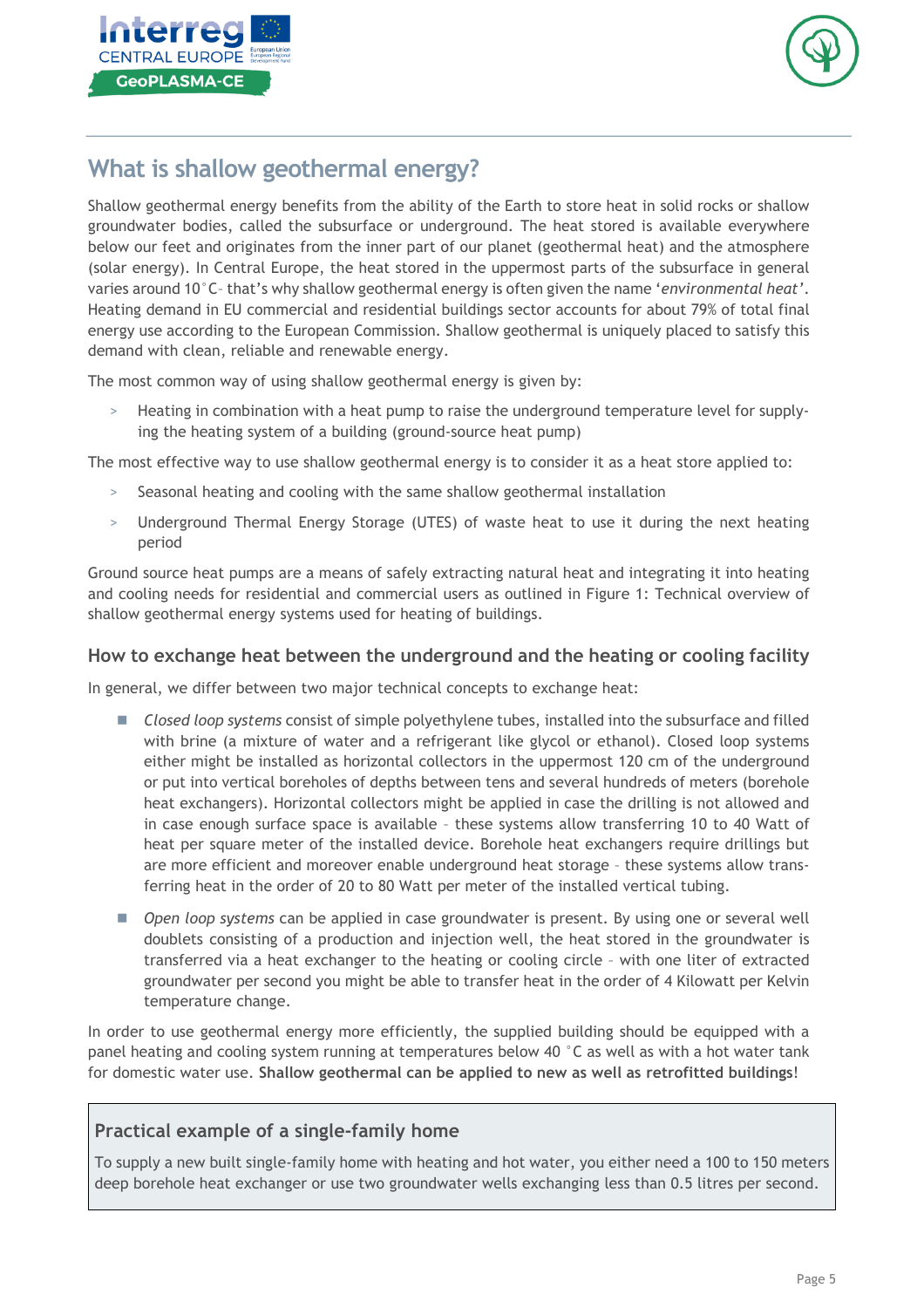



#### **Technical overview of shallow geothermal energy systems used for heating of buildings.**



### **Ground source heat pump – generates at least 4 portions of heat out of one portion of electricity!**

Compression derived from electric power raises the temperature of the refrigerant fluid in the heat pump from around 10 up to 60 °C. After passing the heat exchanger the brine returns to the ground and a new cycle begins. For cooling in summer, the process is reversed: the heat is extracted from the building and carried back to the ground. This can be done in a very economical way as a free cooling process.

The coefficient of performance (COP) represents the fraction of exergy invested for the compressor (e.g. electricity) to produce heat and delineates the efficiency of a heat pump. The effective COP is highly dependent on operating conditions.

The seasonal performance factor (SPF) describes the share of electricity in relation to the heat produced over a year. The higher the SPF gets, the more efficient the heat pump system works.

**Note that in most cases ground source heat pumps show a higher SPF than air-based heat pumps – on the top, you might use the cold for free**!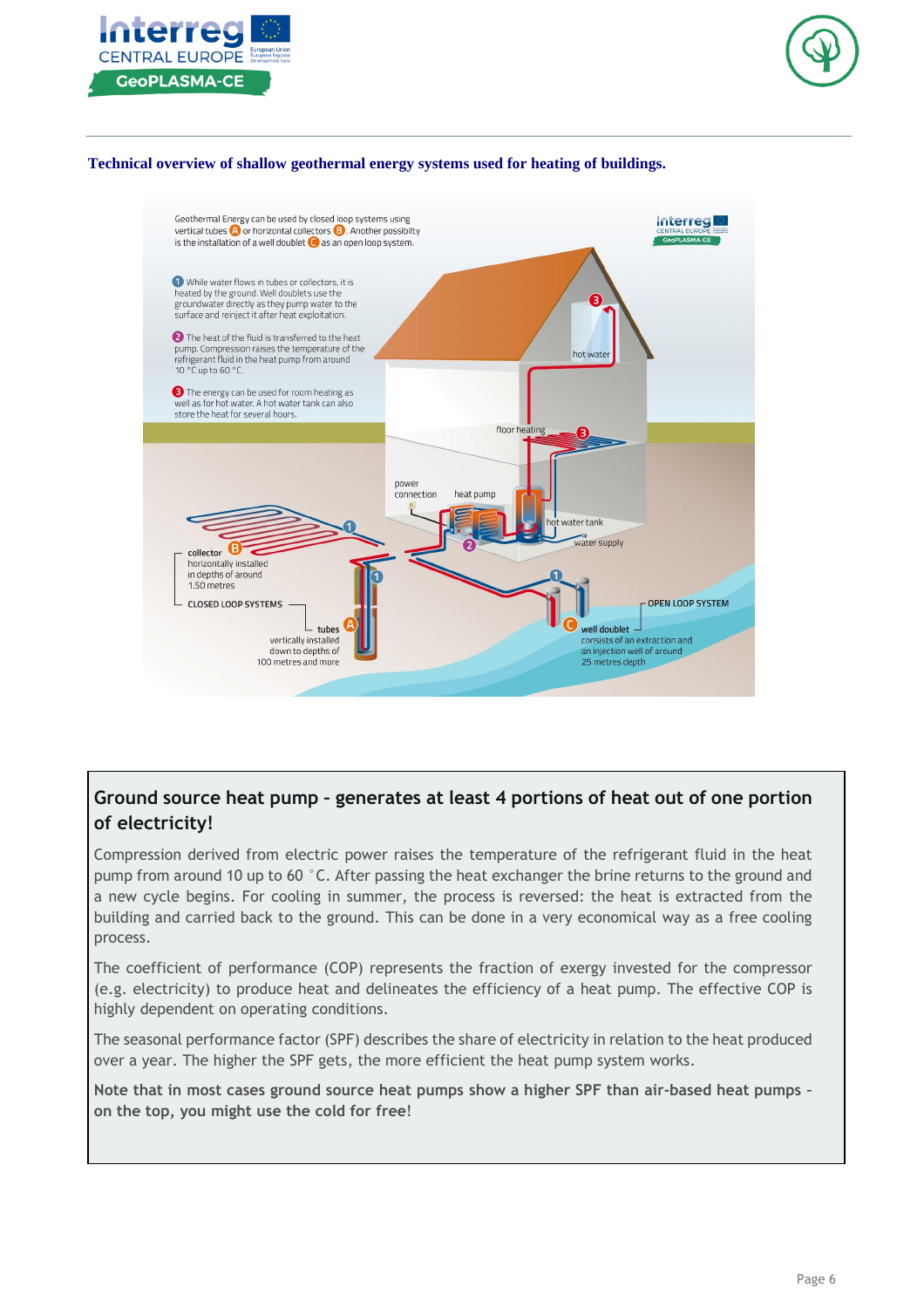



# **Shallow geothermal energy - The game changer for reliable, local**

### **Shallow geothermal – the clean and efficient alternative for heating, cooling and seasonal heat storage!**

- ✓ It is **available everywhere** under your feet and it reduces the dependency on energy imports!
- ✓ It is **a reliable heating and cooling source**. Shallow geothermal energy is stable and capable of providing heat and cold during day and night and independently from the weather conditions!
- ✓ The **same system can provide heating and cooling**. No bulky and noisy air chillers are required to keep the home or office cool!
- ✓ It **avoids emissions like smog or greenhouse gases**. In contrast to coal, oil and gas boilers, no emissions are set free!
- ✓ **It reduces ambient heat and noise**. In contrast, air-based heat pumps and air chillers increase ambient noise!
- ✓ It **does not consume much space on the surface and is not visible from outside**. Suitable for special applications such as urban environments and historic buildings!
- ✓ It is **supporting European climate and environmental strategies**. Shallow geothermal energy facilitates the decarbonisation of Europe and the reduction of greenhouse gases!
- ✓ It can **support a new generation of local heating and cooling grids** using the underground as a seasonal storage for interconnected buildings!
- ✓ No special infrastructure is required just a normal electricity connection. SGE provides a **high level of self-reliance and resilience**, especially if combined with other renewables such as photovoltaics!
- ✓ It is a future-ready **integral part of "smart grids"** supporting the **sector coupling** between efficient heating and cooling and decentralised power supply!

# **Zero-carbon heating and cooling!**

#### **Shallow geothermal – breaking out of a niche market**

According to the 2018 EGEC Market [Report,](https://www.egec.org/media-publications/egec-geothermal-market-report-2018/) around **1.9 million shallow geothermal systems** were installed by the end of 2018 in Europe **producing around 27 TWh of heat** at **installed capacities** of around **23GW**. In average, around **4 shallow geothermal units** are installed **per 1,000 inhabitants of the EU**.

By 2018, shallow geothermal energy just covered around 2% of the renewable heating and cooling consumption in the EU. The precise number of installed shallow geothermal systems in the EU is not exactly known due to the lack of comprehensive registers and as direct uses without the support of heat pumps for free cooling is not covered in statistics.

There are no technical barriers inhibiting urgently needed investment in shallow geothermal energy. So, policy-makers need to ensure appropriate awareness and investment architecture is in place so that shallow geothermal energy can displace harmful fossil fuel usage to meet 2030 and 2050 targets. These non-technical barriers are outlined below.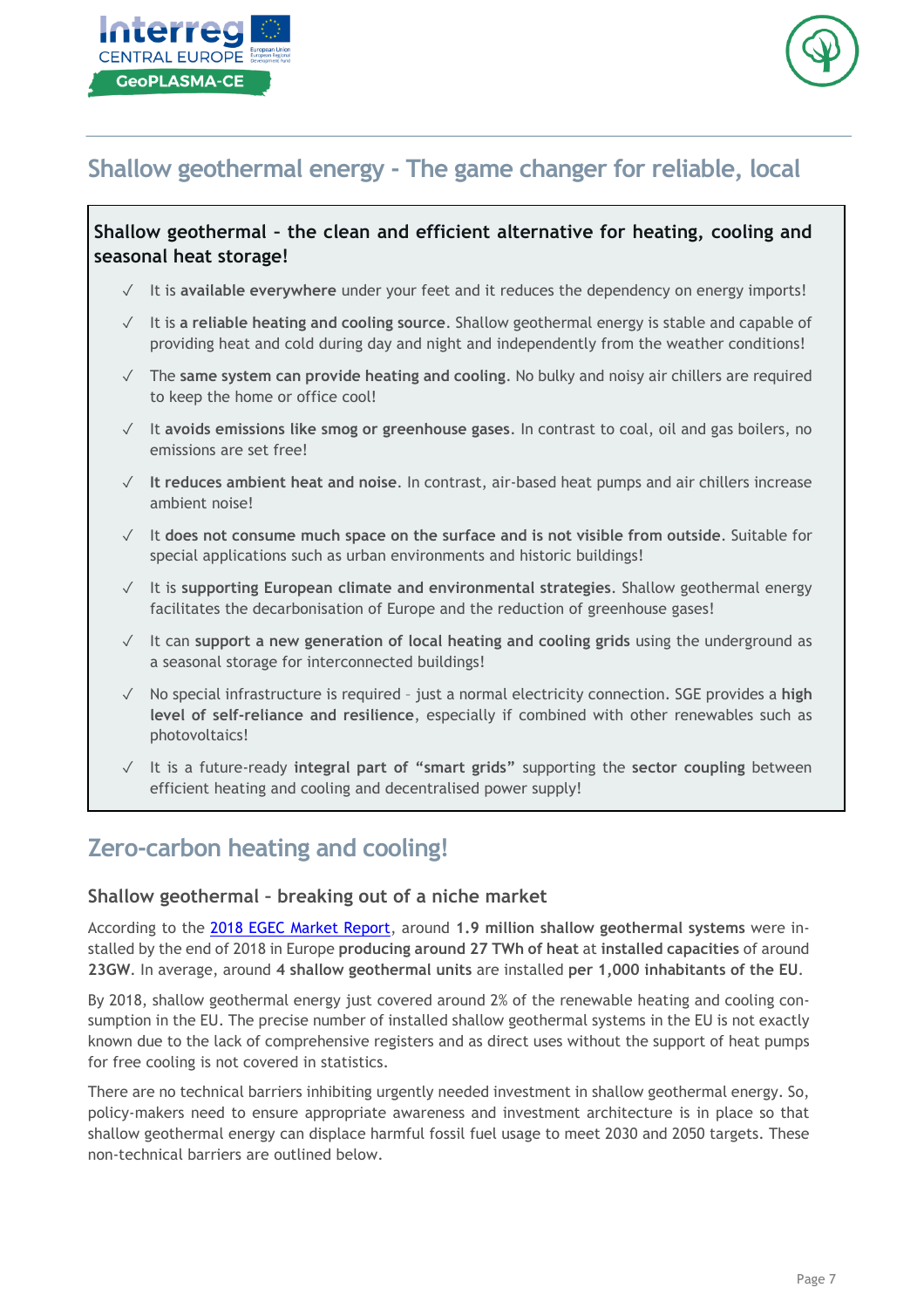



**The Shallow Geothermal Energy League2018. Green coloured countries participate in the GeoPLASMA-CE project.**

| <b>EU Shallow Geothermal Energy League 2018</b><br>Source: EGEC 2018 Market Report for 22 EU Member States |                                                  |                                                |  |
|------------------------------------------------------------------------------------------------------------|--------------------------------------------------|------------------------------------------------|--|
| Rank                                                                                                       | <b>Installed units</b><br>(per 1000 inhabitants) | <b>Growth rate</b><br>(sales 2018/stocks 2017) |  |
| #1                                                                                                         | <b>Sweden</b> (55.0)                             | Bulgaria (+100%)                               |  |
| #2                                                                                                         | Finland $(21.5)$                                 | <b>Belgium</b> (+21.2%)                        |  |
| #3                                                                                                         | Estonia (12.7)                                   | Luxembourg (+17.3%)                            |  |
| #4                                                                                                         | Austria (12.4)                                   | The Czech Republic (+15.0%)                    |  |
| #5                                                                                                         | Denmark (11.3)                                   | Poland (+12.5%)                                |  |
| #6                                                                                                         | Slovenia (5.7)                                   | <b>Estonia</b> (+12.4%)                        |  |
| #7                                                                                                         | Germany (4.7)                                    | The Netherlands (+10.4%)                       |  |
| #8                                                                                                         | The Netherlands (3.5)                            | Lithuania $(+10.2%)$                           |  |
| #9                                                                                                         | France $(2.4)$                                   | United Kingdom (+9.2%)                         |  |
| #10                                                                                                        | Lithuania (2.0)                                  | Spain $(+8.4%)$                                |  |
| #11                                                                                                        | <b>Poland (1.4)</b>                              | Portugal (+8.3%)                               |  |
| #12                                                                                                        | Luxembourg (1.3)                                 | Finland $(+6.8%)$                              |  |
| #13                                                                                                        | Bulgaria (1.2)                                   | Germany (+6.6%)                                |  |
| #14                                                                                                        | Belgium (1.2)                                    | Italy $(+6.1%)$                                |  |
| #15                                                                                                        | The Czech Republic (1.1)                         | Ireland $(+5.5%)$                              |  |
| #16                                                                                                        | Ireland $(0.9)$                                  | <b>Austria</b> (+5.1%)                         |  |
| #17                                                                                                        | Slovakia (0.7)                                   | Slovenia $(+4.8%)$                             |  |
| #18                                                                                                        | United Kingdom (0.5)                             | Sweden $(+4.3%)$                               |  |
| #19                                                                                                        | Hungary (0.2)                                    | Hungary $(+4.0%)$                              |  |
| #20                                                                                                        | Italy $(0.2)$                                    | Slovakia $(+3.4%)$                             |  |
| #21                                                                                                        | Portugal (0.1)                                   | Denmark $(+3.3%)$                              |  |
| #22                                                                                                        | Spain $(0.1)$                                    | <b>France</b> $(+2.1%)$                        |  |
| Average: 7.9                                                                                               |                                                  | Average: +6.3%                                 |  |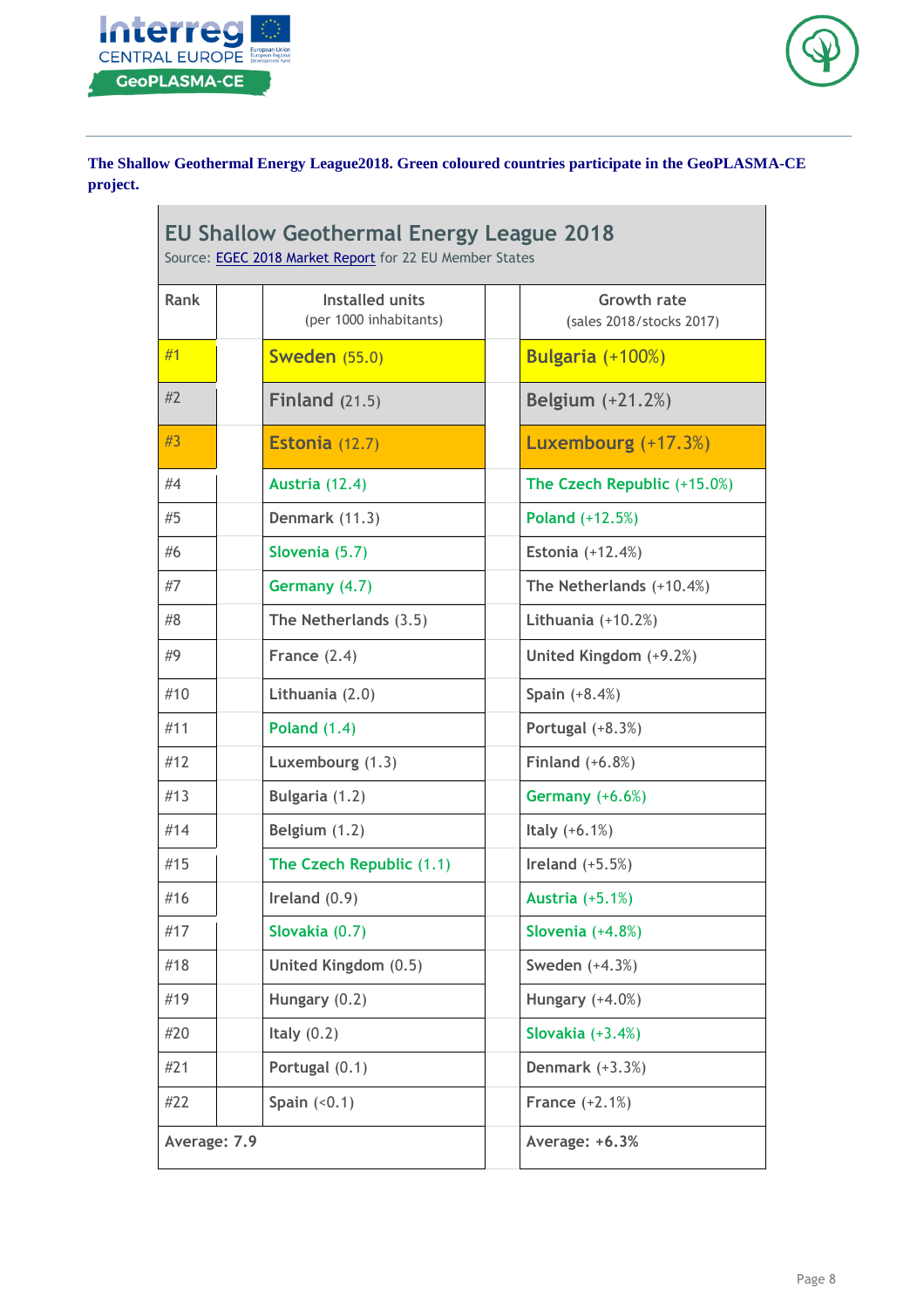



#### **Market topologies**

**The Scandinavians and the Baltic region**: **Sweden** is the largest and most mature market for SGE in the EU with 55 installed units per 1,000 inhabitants. It is followed by Finland (21.5), Estonia (12.5) and Denmark (11.3). Estonia and Lithuania had growth rates above EU average (what is the average growth rate?).

**The GeoPLASMA-CE countries**: Like the Scandinavians countries, Austria and Germany have invested in SGE for a long time. Slovenia, which opted for SGE much later than Austria and Germany, is investing at a rapid pace. Poland and the Czech Republic are lucrative emerging markets for investment. Slovakia represents the only country in the GeoPLASMA-CE region which an underdeveloped market.

**The Benelux countries and the UK:** These countries represent emerging markets with significant growth opportunities estimated to be above the EU average. However, apart from the Netherlands, all countries still have a very moderate level of deployment.

**The Southern Countries**: Due to their lower heating demand, SGE has not become established so far in Italy, Portugal and Spain. However, the latest statistics indicate a growing market above EU average in all mentioned countries.

### **Efficiency does matter on the EU level!**

From 2017 to 2018, the shallow geothermal market grew at a rate of +6%, which is rather moderate compared to the growth of the overall heat pump market of +12% for the same period. In 2018, the share of ground source heat pumps in the overall heat pump market was around 16% referring to installed units and around 20% referring to the estimated annual heat production.

While the air-based heat pump market almost doubled between 2006 and 2016, the annual sales of ground source heat pumps went down by 17% in the same period. This results in a loss of efficiency on an EU level when it comes to peak load electricity consumption for heat pumps and grid capacities during the year.

Decreasing the gap between air and ground source heat pumps from 2006 to 2016 means **saving peak load electricity supply or more than 500 MW<sup>e</sup> and reducing workloads of around 1 TWh each year without any loss of comfort!** This could displace 2 coal-fired power plants in the EU.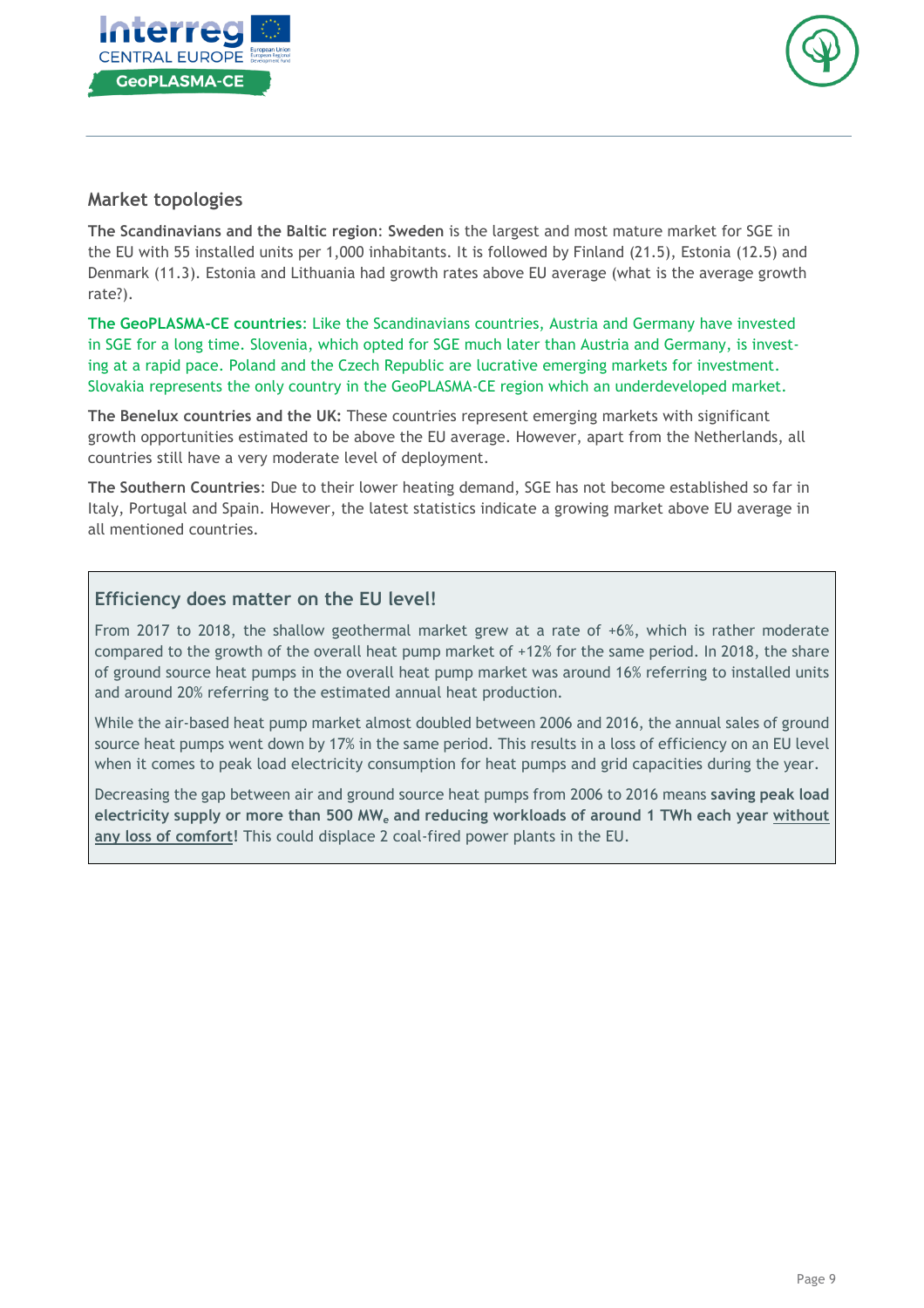



# **The GeoPLASMA-CE vision for 2030 regarding shallow geothermal**

### **New ways towards a decarbonised heating and cooling market in Europe**

The GeoPLASMA-CE coalition recommends, given it is a high efficiency, carbon-free heating and cooling baseload renewable energy source, shallow geothermal energy is given additional support measures to accelerate decarbonisation of households, commercial and public buildings.

Incentives will help it move from wide deployment in the housing sector to applications like:

- > Self-sustained buildings combining shallow geothermal with solar energy (Solar heat and power)
- > Commercial buildings at an alternating heating and cooling demand
- > Refurbished buildings at a higher heating demand
- > Public buildings acting as demonstrators of good practice for the society
- > Local heating and cooling grids at low temperatures coupled to waste heat producers and the electricity sector
- > Stabilisation for heat pumps used in smart grids

Central to maximising this immense opportunity is shifting the perception of **subsurface heat for use solely for heating and cooling and facilitating its application in energy storage.** Moreover, shallow geothermal is the **key technology in urban areas**, which cannot be supplied by district heating or gas. The consumption of surface space in buildings for the installation of heating and cooling systems, minimal emissions, the ability to provide efficient heating and cooling with the same appliance as well as the compatibility with other renewables give it a significant advantage over other heating and cooling technologies. Harvesting heat from buildings and sealed surfaces like paved squares, sidewalks and streets will enhance the **mitigation of urban heat island effects** and provide heat for the subsequent cold season.

#### **The GeoPLASMA-CE target indicators for 2030**

Following a linear development path of the HRE 2050 for heating and cooling supply in the entire EU by efficient heat pumps requires:

- A total heat production of 420 TWh/year from individual and large-scale heat pumps (2018: 128 TWh)
- A total heat production of 210 TWh/year from ground source heat pumps or heat pumps linked to underground heat storage (2018: around 27 TWh).
- A raise of the share of ground source heat pumps from within the heat pump market around 21% in 2018 to 50% in 2030

#### **Ambitious but achievable targets for 2030 are needed!**

The Heat [Roadmap](https://heatroadmap.eu/) Europe (HRE) project analysed efficient decarbonisation scenarios for the heating and cooling market in 14 EU Member States until 2050, which cover 90% of all EU end energy consumption. By redesigning the heating and cooling market using only proven and market ready technologies the  $CO<sub>2</sub>$  emissions could be reduced by 86% or 4,340 million tonnes compared to 1990 making it a key solution to meeting the EU's 2030 and 2050 climate targets.

The HRE 2050 scenario considers two major technologies providing heating in cooling in 2050: (1) efficient district heating and cooling (supply up to 50% of the energy demand) and (2) individual heat pumps where district heating and cooling cannot be applied (share around 45%). Heat Roadmap Europe also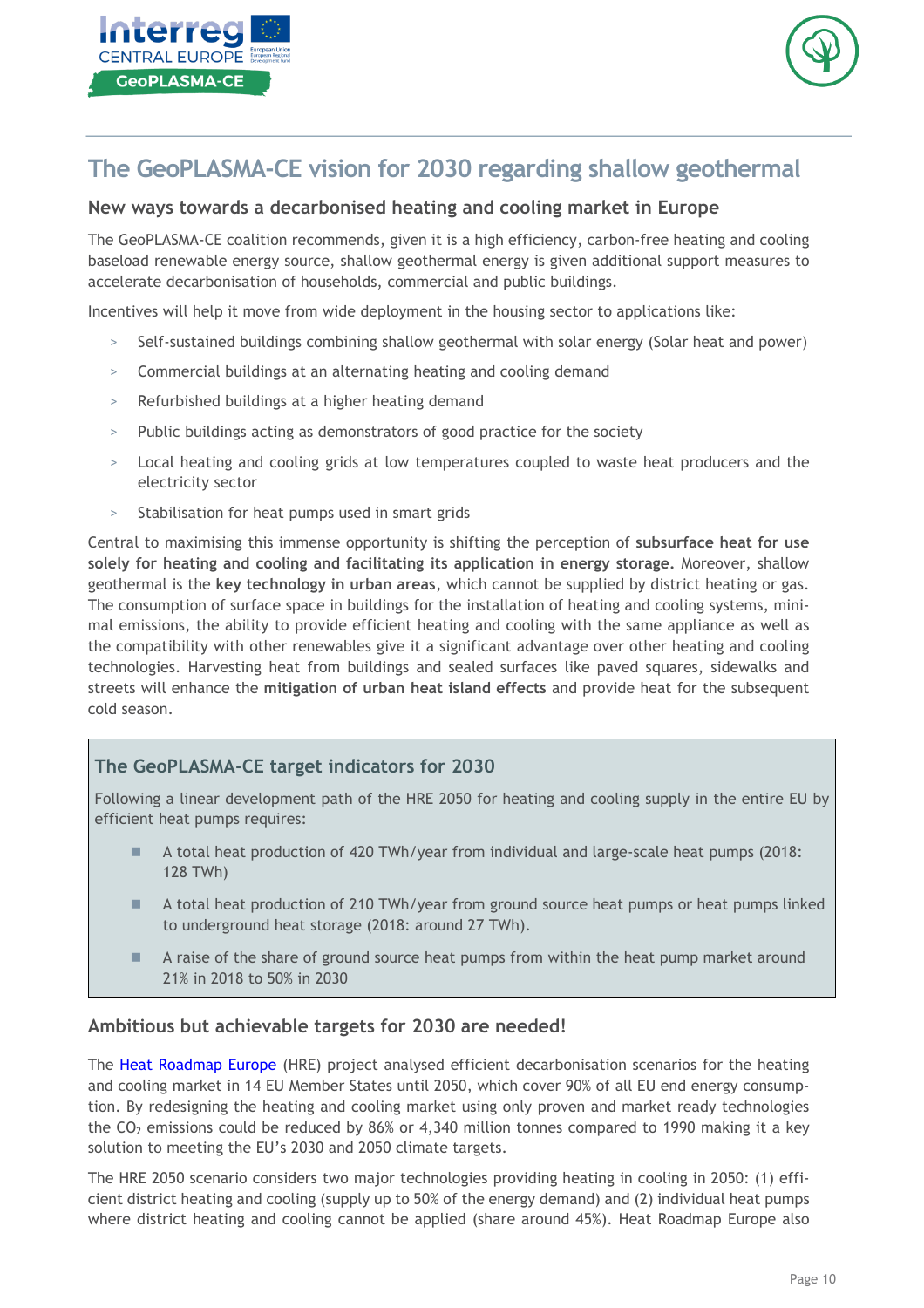



revealed that the use of bioenergy for heating and cooling supply does not need to be further increased as future resources might be reserved for other applications like producing biofuels or electricity. Inside the modelled future heat pump market, highly efficient applications like ground source heat pumps are required to avoid additional investments into peak load electrical capacities as well as into electrical grids – a threshold system COP of at least 3.5 is assumed in the HRE 2050 scenario. Moreover, around 25% of the heat produced in 2050 might result from recovered waste heat from space- and process cooling (2015: 7.3%).

The 2030 target indicators of the overall heat pump market in the range of 420 TWh heat produced for approximating the HRE2050 scenario is very likely to be achieved under the current conditions. The present growth rate of around +12%, which is dominated by air-based heat pumps, is well above the required rate of 10.4% to reach the target value. More efforts are needed to be done to realise the demanded share of ground source heat pumps in the heating supply in 2030 requiring an expansion of the market by 7 times compared to 2018.

#### **Major non-technological barriers for shallow geothermal energy use**

- Barrier 1: Complex legal framework
- > Barrier 2: Upfront investment costs
- Barrier 3: Low public awareness and missing political support
- Barrier 4: Limited access to detailed information
- Barrier 5: Limited access to qualified services
- > Barrier 6: Lack of detailed market knowledge

We designed **three scenarios** for the possible growth of the shallow geothermal market in the EU until 2030 to evaluate the associated implications:

- "Business as usual" scenario based on an extrapolation of the current growth rate of 6%.
- **"Participation" scenario** following the current growth rate of the overall heat pump market of 12% per year.
- "GeoPLASMA-CE" scenario covering the required path to fulfil the 2030 target indicators requiring an average growth rate of +18% (almost 3 times of the current growth rate).

The **business as usual scenario** covers the actual market trend without further intervention by incentive-, informative or normative measures and will result to a further loss of market share of shallow geothermal in an air-based dominated heat pump market. The heat produced by ground source heat pumps will increase and double from 30 TWh in 2018 to 60 TWh in 2030. On the other hand, the shallow geothermal share inside the heat pump market regarding produced heat will decrease from around 21% in 2018 to around 14% in 2030.

The **participation scenario** leads to an increase of the heat produced by shallow geothermal in 2030 by a factor of almost four (heat production 2030 114 TWh). At the same time, the share of ground source inside the heat pump market slightly raises from around 21% in 2018 to 27% in 2030. Following this path, the system efficiency of heat pump based heating could be enhanced by around 3% leading to electricity savings in the EU of around 5 TWh per year.

The **GeoPLASMA-CE scenario**, which is capable to fulfil the 2030 target indicators, leads to a significant increase of the overall heat pump efficiency of around 9% and a reduction of the electricity consumption for heating of around 8 TWh/year.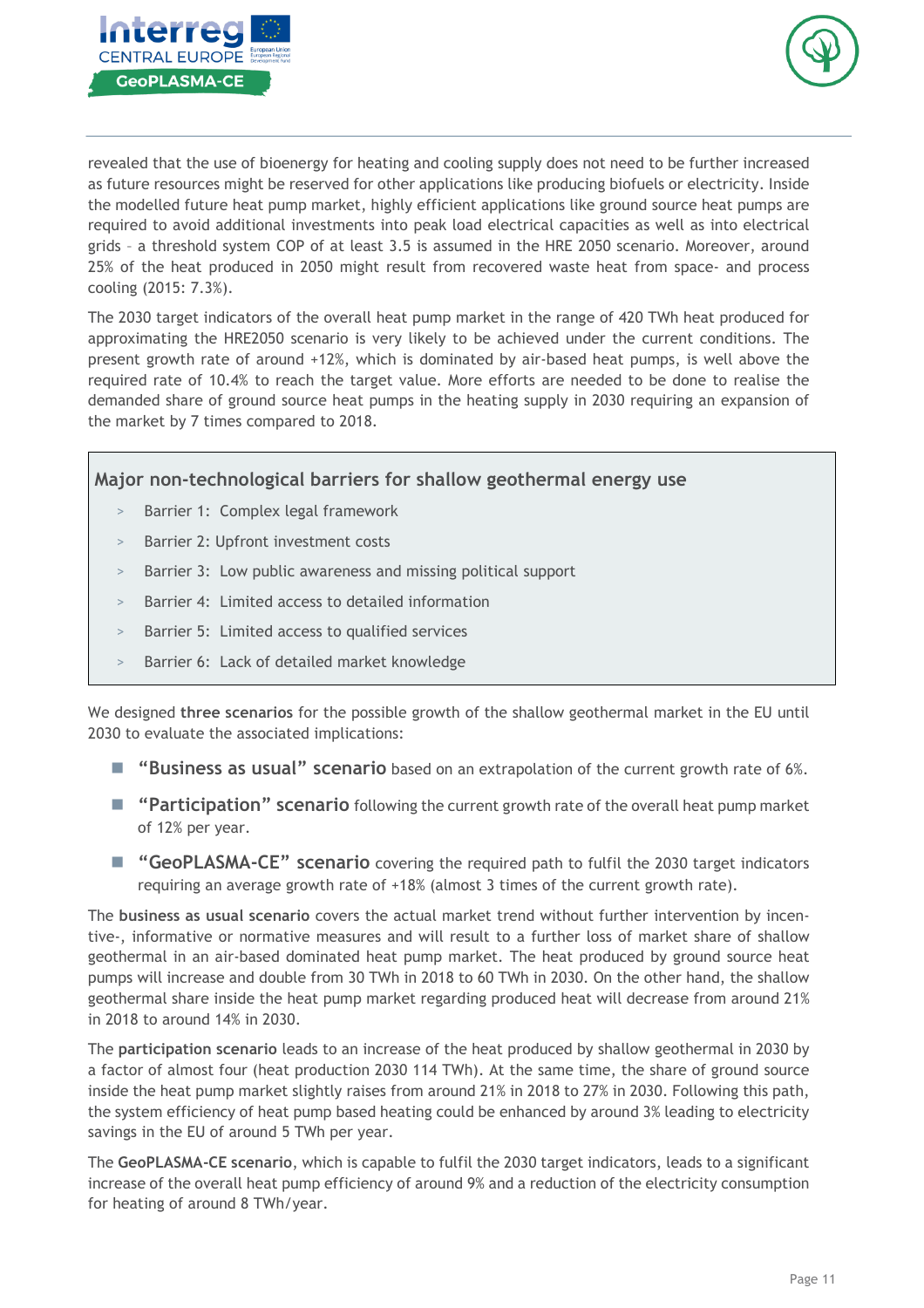



However, this scenario requires a redesign of the European heat pump- as well as the shallow geothermal market by intervention at a national as well as European level. **The major obstacles to overcome are however of non-technological nature!**

#### **Time to act now!**

Shallow geothermal energy can significantly increase the efficiency of the heating and cooling of buildings and therefore supports the Clean Energy Package of the European Union. The required resources are just below our feet, but we need to unlock them.

As the next decade is crucial for the transition of the heating and cooling sector in Europe a new **course needs to be set out now!** Losing three years in boosting the shallow geothermal market might cost 20 to 60 TWh of heat produced in 2030.



#### **Possible development pathways of SGE use for the period until 2030 based on the three scenarios.**

**Note**: The increase of efficiency refers to expected seasonal performance factors of 3 for air and 4 for ground source heat pumps.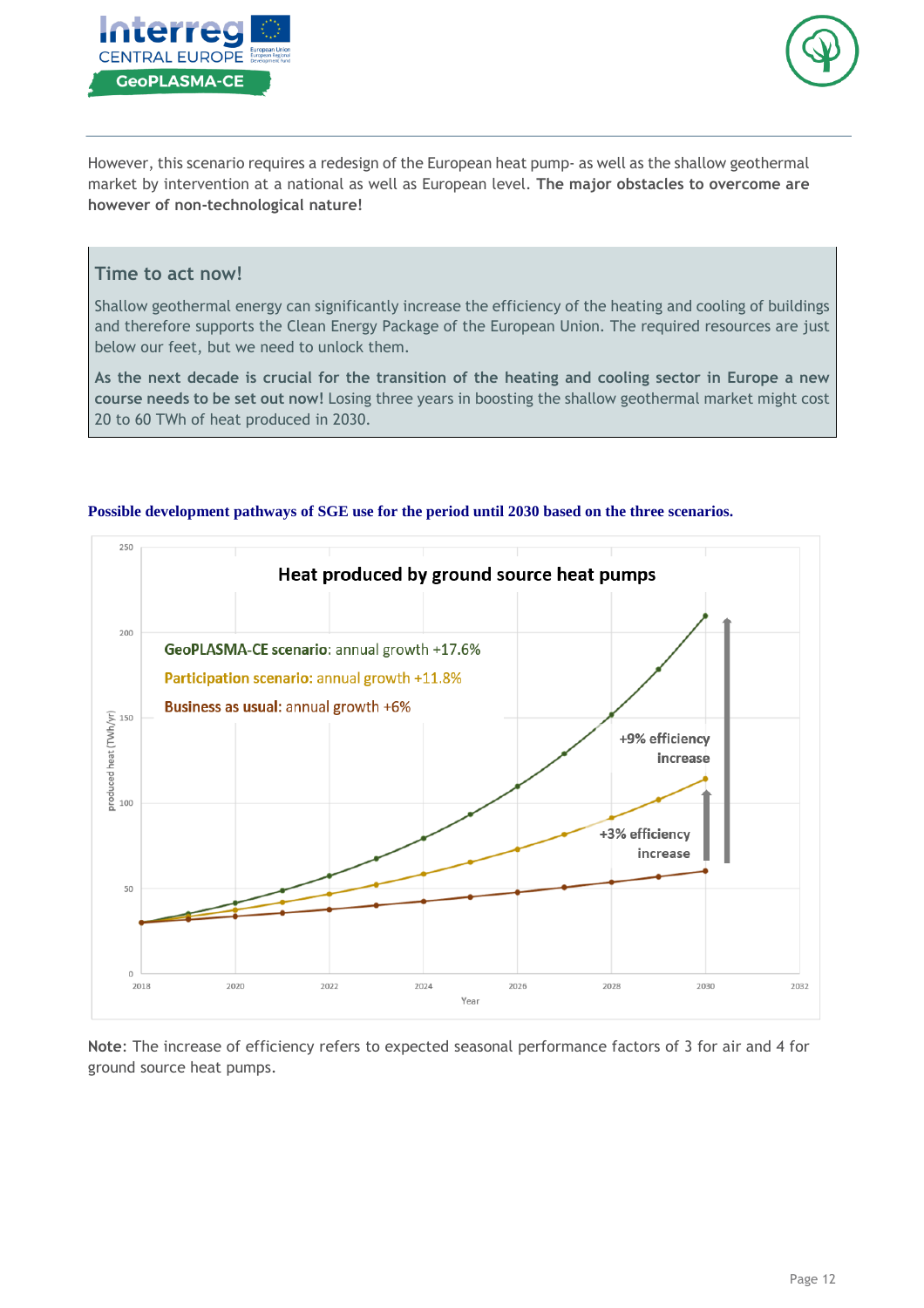



# **How to overcome non-technological barriers**

The GeoPLASMA-CE team identified **six major barriers** to overcome in order to achieve our vision of shallow geothermal energy use in 2030. The barriers are relevant to Central European countries and other Member States. **Note that these barriers are of a non-technological nature!**

The GeoPLASMA-CE coalition proposes solutions simple yet effective solutions to each non-technical barrier below:

# **Barrier 1 Complex legal framework**

The legal framework referring to shallow geothermal energy in EU member states is often too complex and heterogeneous. It varies very much and depends on the country and region. In most countries, shallow geothermal is hardly recognised in the jurisdiction, which leads to anachronistic and thus inefficient legal framework. Diverse and complex legislation hampers the development of shallow geothermal resources and leads to time consuming licensing procedures by dispersion of responsibilities among authorities. This situation is uncomfortable for the investors, developers and users. Still, in several EU countries application of "one-stop-shop" concept as well as the e-government principle is insufficient.

Due to lacking energy concepts, licensing mostly follows the first come first served principle, which often results in a low efficiency of using the resource.

- > **Simplification and unification of legal regulations**: The national legal regulations and procedures should be simplified in order to become more straightforward and investor-friendly, developers and users by following the recommendations of the Renewable Energy Directive (RED). This includes utilisation of the *'one-stop-shop'* concept, facilitated procedures for small-scale installations and limited response time for authorities.
- > **Supporting administrative procedures and SGE licensing with development of e-government**: SGE licencing and other administrative procedures should be accessible via electronic means at all levels – from national to local. A possibility of on-line SGE licence application is crucial for the investors and developers. This will improve efficiency of the administrative bodies, shorten and ease the procedures. A facilitated communication between authorities also supports the exchange of data, for instance related to system monitoring, which in turn feed into updated resource maps and energy strategies provided by the communities themselves.
- > **Promoting a shift of paradigm towards integrative management concepts**: Linked to web information systems and e-government licensing and monitoring procedures, integrative management concepts prioritise energy efficiency- and environmental protection standards. By considering summation effects and abandoning the principle of first come first served, the overall sustainability of shallow geothermal use can be significantly improved at a local to regional scale.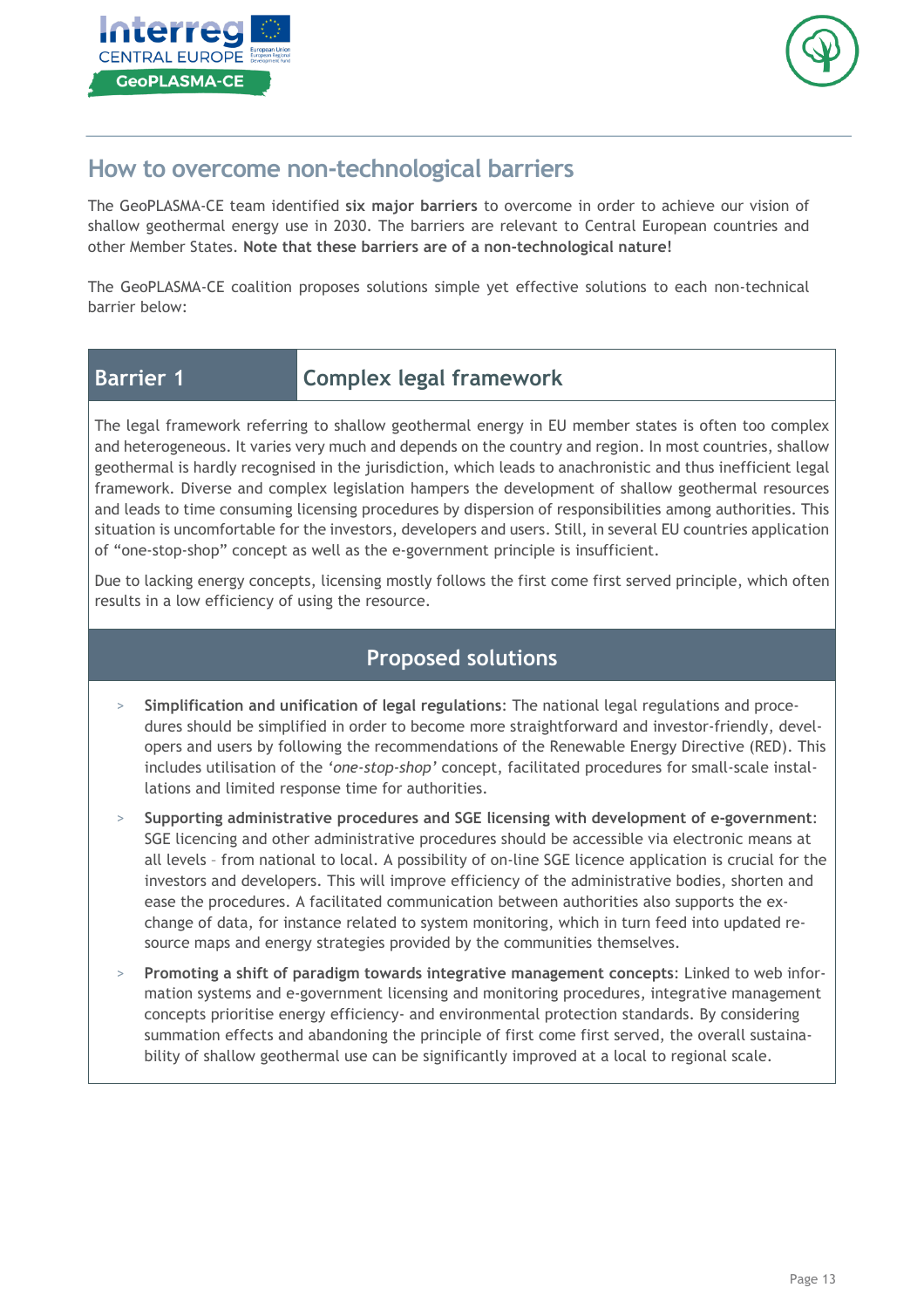



## **Barrier 2 Upfront investment costs**

The initial investment (CAPEX) related to shallow geothermal for individual heating and cooling is significantly higher than fossil fuels or competitive renewables like air-based heat pumps. In contrast, the operational costs (OPEX) are significantly lower. However, the current energy-economical boundary conditions, especially highly taxed electricity prices, lead to unfavourable payback periods and social exclusiveness. **Supporting the social inclusion of the energy transition, as demanded in the Clean Energy for all Europeans initiative, requires making shallow geothermal affordable for everyone by decoupling this technology from the income of households!**

- > **Collaborative use of shallow geothermal**: Support local heating and cooling networks to benefit from economic scaling of investments and empower households to prosumers (producers & consumers) based on fair and transparent contracting models.
- > **Reduce CAPEX barriers**: Low interest loans for scale independent investment into shallow geothermal installations may significantly reduce barriers, as shallow geothermal systems well pay off considering the lifetime of the installations, which can be several decades for borehole heat exchangers. In addition to the installation of the ground heat source, financial incentives addressing the retrofitting of buildings should include the replacement of radiation-based heating systems into panel-based systems at low temperature levels.
- > **Link incentives to system efficiencies:** Operational costs of shallow geothermal use are dominated by the consumption of electricity. In many regions, electricity is highly charged with fees to support renewable energy sources. OPEX related incentives therefore should address taxes and fees related to the use of electric energy in the heating cooling system. A simple and very effective way is to link tax- and fee reductions of electricity costs to proven system efficiencies, expressed by a seasonal performance factor of heat pump supported shallow geothermal utilizations. The same concept might be applied as well to initial investments (CAPEX).
- > **Promoting a harmonized framework for national funding schemes**: A harmonized framework, provided by the EU to national funding schemes, supports fulfilling joint European strategies by amending the socio-economic implications and avoiding negative rebound effects. This includes a list of supportive measures acknowledged by the EU and joint schemes for evaluating the implications of funds towards national energy and climate strategies as well as towards unwanted rebound effects.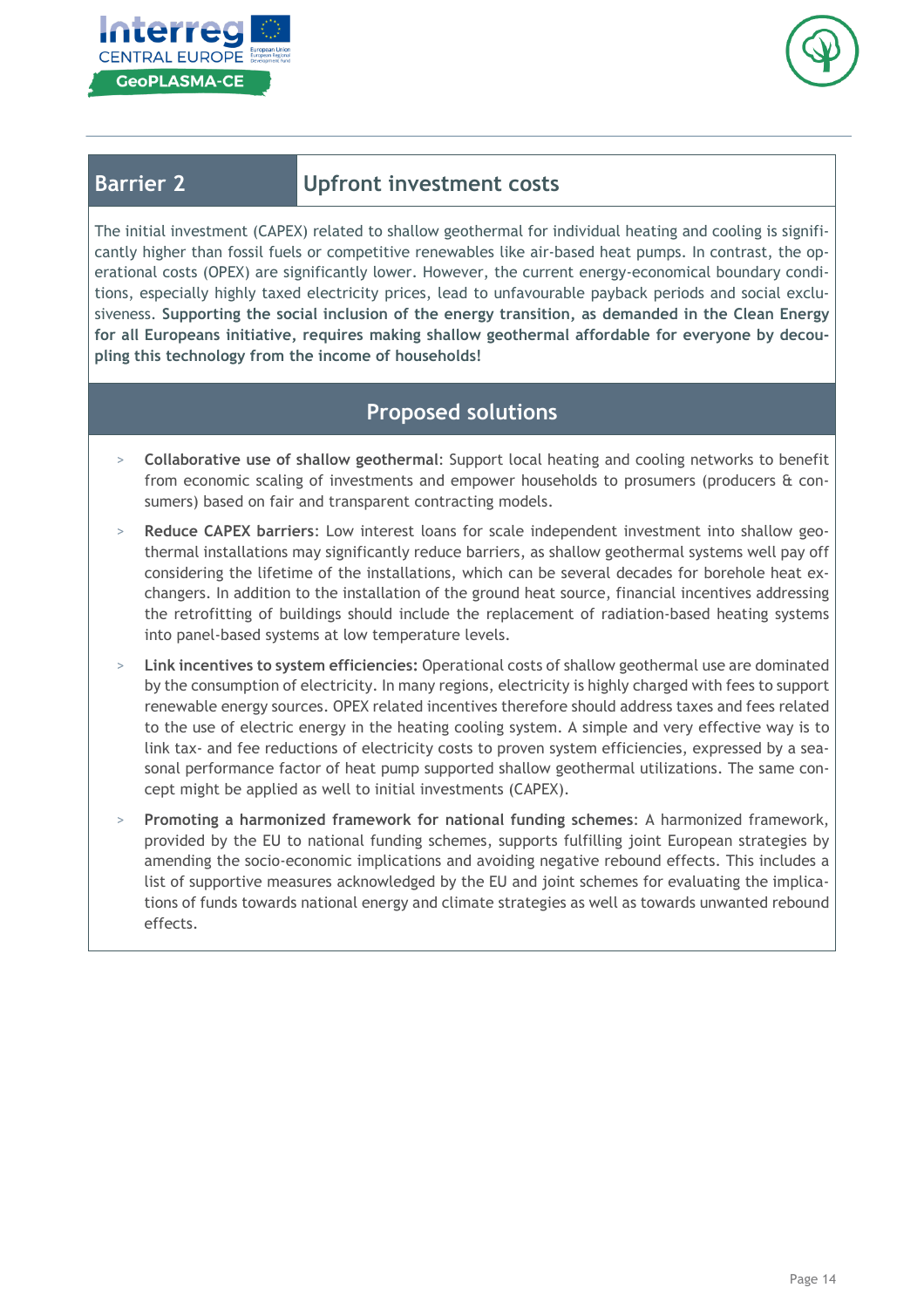



**Barrier 3 Low public awareness and missing political support**

There is a general lack of awareness by decision makers of the multitude of solutions shallow geothermal provides to households, private and public buildings.

At national level, the European countries are in different phases of market development due to differences in socio-economic growth, but also in their attitude to climatic issues and use of fossil fuels in the context of promoting renewables. Consequently, shallow geothermal is hardly mention in National Energy and Climate Plans (NECPs), which are obligatory for each EU member state by 2020.

- > **Provide strong support by dedicated interest groups on European- and national levels:** Dedicated interest groups inside geothermal associations or technological federations help to raise the visibility and awareness of decision makers. A European umbrella organization may help to raise the impact of national groups.
- > **Foster the acknowledgement shallow geothermal**: A list of supported renewable energy technologies, provided by the EU Commission, would facilitate the harmonization of mandatory national energy and climate plans in the future and raise the awareness towards shallow geothermal.
- > **Include shallow geothermal in energy strategies and energy planning tools**: If a technology is not mentioned, it simply disappears or lead to prejudged negative opinions ("it is not mentioned because it does not work"). There is still a little time left to promote shallow geothermal in NECPs. After 2020, focus may be put on promoting shallow to be included in spatial energy plans and follow-up strategies and action plans linked to NCEPs.
- > **Initiate the effective information campaigns:** New forms of promotional and information campaigns on SGE should be executed, i.e. online marketing, information events on site, TV appearances led by known celebrities - "geothermal ambassadors" - for advocating geothermal energy use.
- > **Promoting good practices and innovative solutions**: Making good practices accessible to decision makers and the public may lead to emulation and further growth. Public buildings act as important demonstrators for the technology.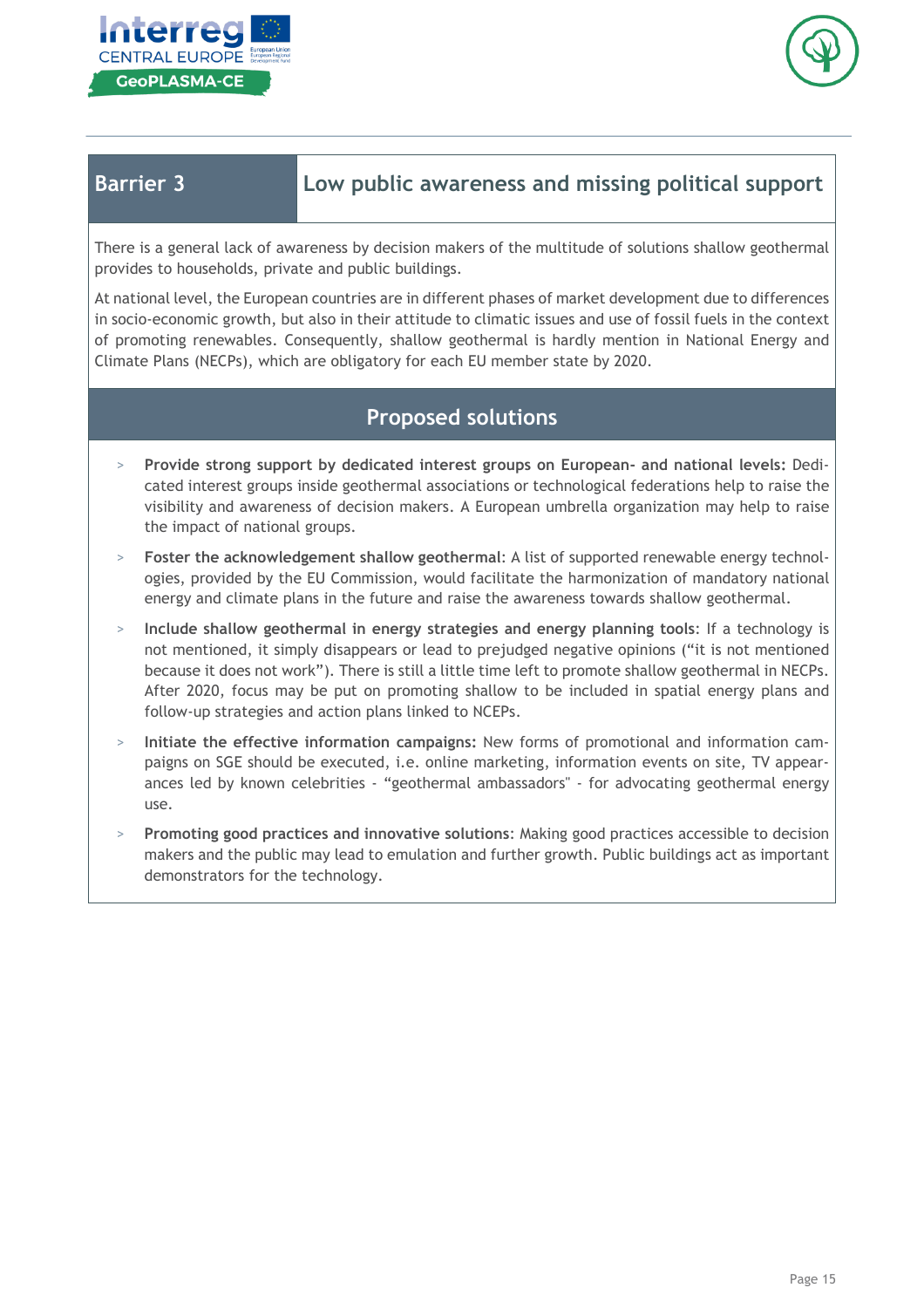



# **Barrier 4 Limited access to information**

Access to information is the ability for an individual to seek and receive information in an easy and effective way. The correct and successful installation of a shallow geothermal system requires and depends on the investor obtaining the sound information and supportive data. This includes information about the proper handling of the technology, the spatial subsurface conditions and about available financial supports.

Although the geological surveys of the Member States conduct research and collect data related to shallow geothermal energy, these data are not always publicly available and translated into information for nonexperts. Moreover, technical guidelines on the current state of the art and licensing requirements are often difficult to find on the internet. Until now, single point web access points to shallow geothermal are available in just a few European countries and regions.

- > **Harmonize the technical language and translate key values for non-geoscientists**: Technical terms describing available resources are still lacking harmonized definitions and calculation schemes. A joint European catalogue on reporting shallow geothermal resources may significantly help to standardize language. Furthermore, pure geoscientific resource indicators need to be translated into terms directly used by energy planners, architects of real estate developers (e.g. heat available per surface unit and year). The EU's Horizon research framework should facilitate harmonisation of definitions and calculations with the relevant trade associations.
- >
- > **Provide technical guidelines on the current state of the art**: Transferring international standards on planning, installation and operation to national guidelines helps enhancing the quality, efficiency and sustainability of shallow geothermal installations. These guidelines should be regularly updated in order to consider technological developments and changing environmental standards. These guidelines should be updated every five years by trade associations and possibly EU bodies such as the Joint Research Centre (JRC) to ensure effective dissemination. **Provide single point web access on shallow geothermal**: Web based information systems, which include spatial data on resources and limitation of use, are crucial to reduce informative barriers during the investment decision process. Efficient web systems provide intuitive and easy understandable interfaces. Data queries for specific locations, which provide the results in electronic reports are highly efficient to attract energy consultants and investors. Moreover, web platforms should provide consolidated information on technical guidelines, licensing requirements and available financial supports. Member States should provide this service to fulfill their requirements for one-stop-shops under the RED II legislation.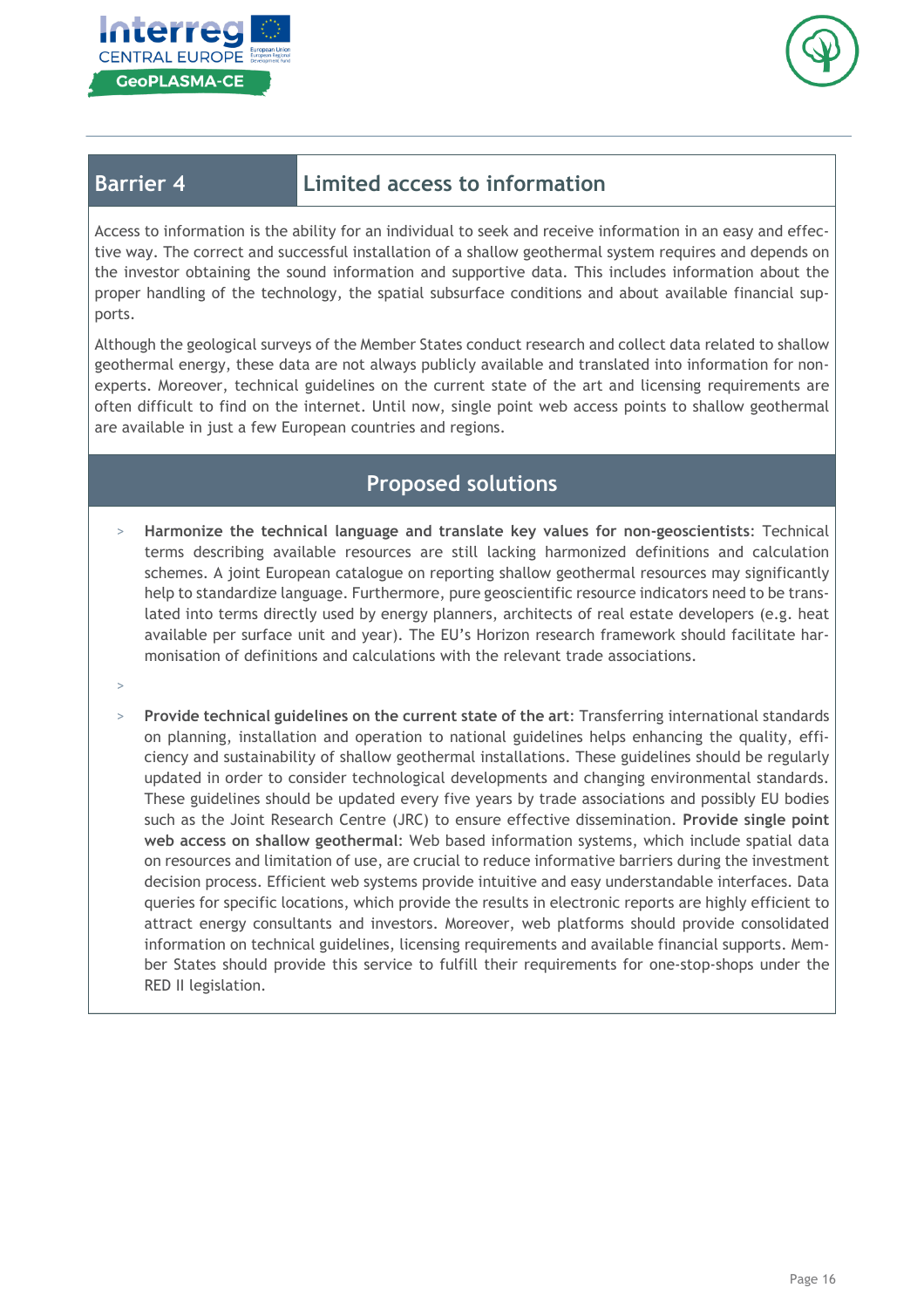



# **Barrier 5 Limited access to qualified services**

A significant future expansion of shallow geothermal energy use cannot be realized without ensuring qualified services. These services cover on the one hand the planning & installation process and the operational service one the other hand and do not necessarily need to be provided by the same actor. However, reducing the needed interfaces for planning, installing and running geothermal installations is crucial to facilitate the access to service ("one stop shop"). Moreover, the market of providing services for the planning and installation of high-quality geothermal systems needs to grow accordingly to the future diffusion into the European heating and cooling market. Furthermore, operational services for running local heating and cooling grids are needed to overcome the gap of interests between real estate investors (low CAPEX) and consumers (low OPEX). **Shortcomings in the capacity of providing high quality services can be serious showstopper for shallow geothermal in the next decade**!

- > **Support standardised qualification schemes**: In accordance to Article 18 of the revised [Renewa](https://eur-lex.europa.eu/legal-content/EN/TXT/?uri=uriserv:OJ.L_.2018.328.01.0082.01.ENG&toc=OJ:L:2018:328:TOC)ble Energy Directive REDII (EU) [2018/2001,](https://eur-lex.europa.eu/legal-content/EN/TXT/?uri=uriserv:OJ.L_.2018.328.01.0082.01.ENG&toc=OJ:L:2018:328:TOC) Member States should ensure certification schemes or equivalent qualification schemes are available for installers and that information on qualified services are available to the public. Annex IV of the directive regulates the minimum requirements for qualification schemes. Article 18 also requires that Member States shall recognise certifications awarded by other Member States. International platforms of competence like "[Ge](https://geotrainet.eu/)[otrainet](https://geotrainet.eu/)" play an important role to disseminate and periodically update joint international qualification standards and should therefore be acknowledged by international and European entities to become an effective interface to national qualification procedures.
- > **Support all in one hand services**: Reducing the number of companies to be contracted in order to realise a shallow geothermal installation makes this technology more attractive and competitive to other simple to install but less efficient renewable heating and cooling sources. This requires service providers, who have the competence for planning, installing including subsurface drilling and connecting the shallow geothermal installation to the heating and cooling facility. All in one hand services may reduce the number of companies involved from 3 or 4 to just 1 single. This requires financial and human resource capacities to run all in one hand services sustainable, efficient and at a high-quality level. Energy suppliers may become a key actor for such services. Targeted information and awareness raising campaigns are needed to unlock these business opportunities.
- > **Support a competitive heating and cooling market:** Operating local heating and cooling grids supported by shallow geothermal energy represent stable long-term business models. Public energy suppliers may represent a key-actor in this field but do not necessarily need to be the only one. In accordance to Article 24 of the [RED](https://eur-lex.europa.eu/legal-content/EN/TXT/?uri=uriserv:OJ.L_.2018.328.01.0082.01.ENG&toc=OJ:L:2018:328:TOC) II, public tenders for heating and cooling supply should emphasise planned efficiency performances as well as concepts for the inclusion of renewables. As it has been done for the electricity market in the past, a European initiative for liberalising the heating market, which allows for competition, may trigger investments into highly efficient and sustainable heating and cooling concepts.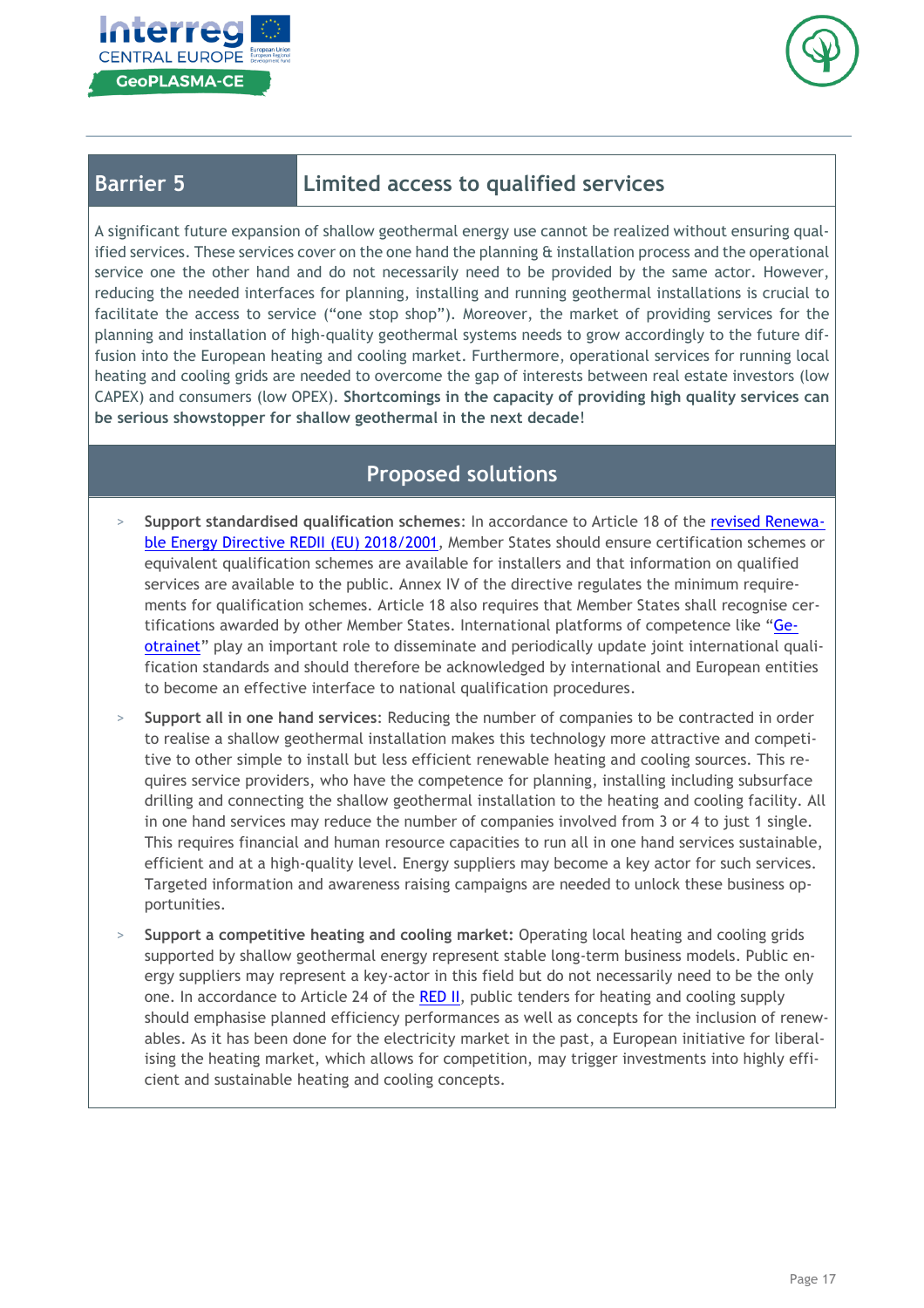



# **Barrier 6 Lack of detailed market knowledge**

It is crucial to have access to the full range of market data and statistics including stocks, sales and growth rates to effectively monitor and control target indicators. In the optimum case these statistics do not just refer to installed units but moreover cover thermal capacities as well produced- or stored heat. In contrast to other renewables, the exact number of installed shallow geothermal systems is not available in most EU countries leading which leads to estimates.

Market statistics in the annual EGEC [Geothermal](https://www.egec.org/media-publications/egec-geothermal-market-report-2018/) Market Reports mostly refer to sales numbers reported by the heat pump industry or deduced figures provided by national EGEC delegates. Sales numbers also include renovated heat pump systems and does not account for direct use of shallow geothermal (free cooling and heating or seasonal heat storage).

- > **Amend statistics provided by the heat pump industry**: Define harmonized methods for identifying the renovation rate inside the heat pump sales and provide guidelines The Horizon Research framework and/or the EU's JRC should rectify this barrier.
- > **Introduce registers of shallow geothermal systems on regional and national levels:** Only a few countries have a legal framework, which requires an obligatory registering of shallow geothermal systems. We propose to include registers of installed shallow geothermal systems into environmental information directives on both, a European as well as national level, even in case they are not linked to a ground source heat pump. This could be achieved by adapting the [Directive](https://eur-lex.europa.eu/legal-content/EN/TXT/PDF/?uri=CELEX:32003L0004&from=EN) 2003/4/EC on public access to [environmental](https://eur-lex.europa.eu/legal-content/EN/TXT/PDF/?uri=CELEX:32003L0004&from=EN) information.
- > **Statistics should focus on capacities and heat produced**: Statistics, which focus on units sold, do not fully reflect actual trends and the share of shallow geothermal in the renewable heating and cooling market. Therefore, the commissioned capacities and planned operational settings (annual production of heat or cold as well as storage sizes) should be included into registers of shallow geothermal installations.